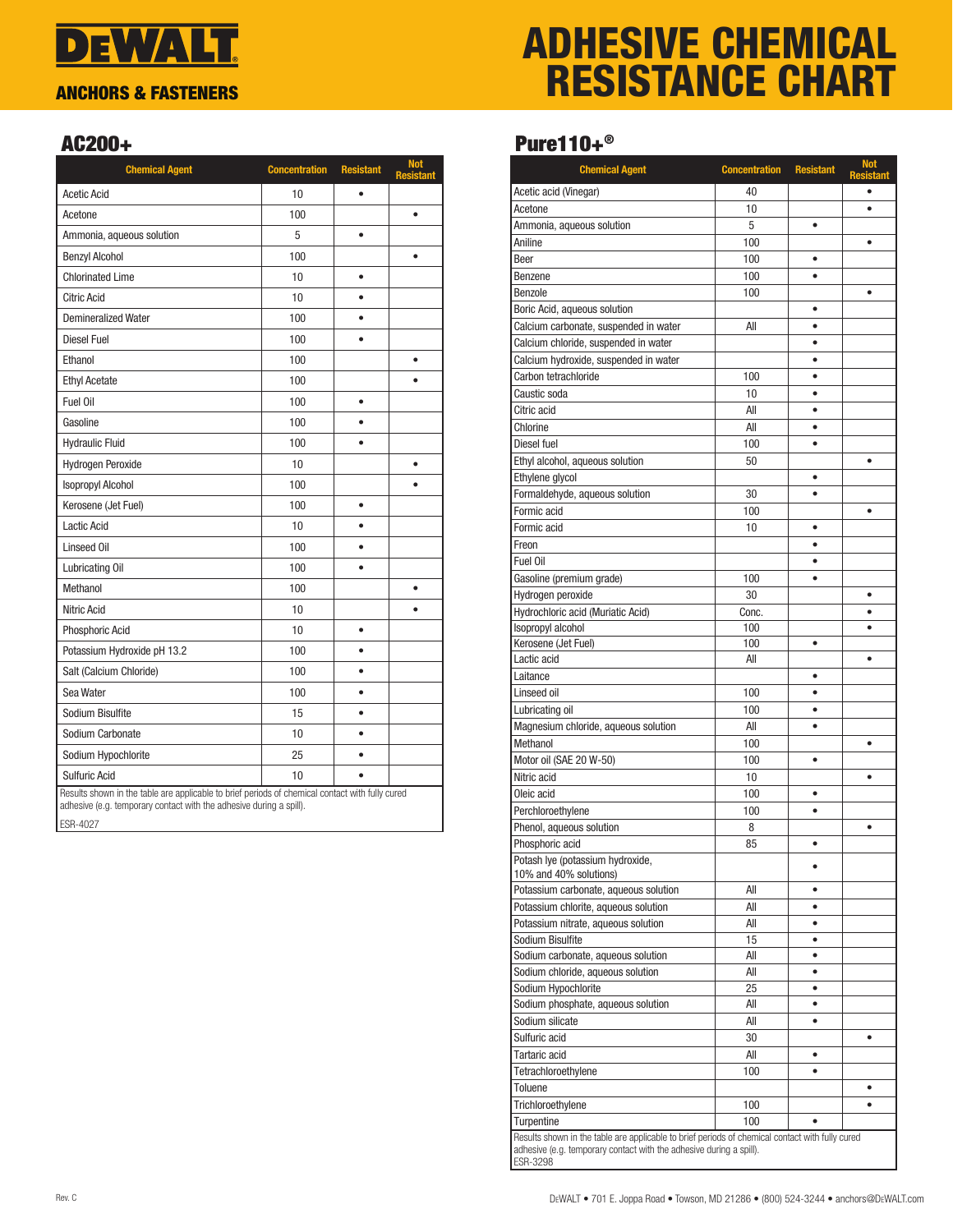

# ADHESIVE CHEMICAL RESISTANCE CHART

### AC100+ Gold®

| <b>Chemical Agent</b>                                                                           | <b>Concentration</b> | <b>Resistant</b> | <b>Not</b><br><b>Resistant</b> |
|-------------------------------------------------------------------------------------------------|----------------------|------------------|--------------------------------|
| Accumulator acid                                                                                |                      |                  |                                |
| Acetic acid                                                                                     | 40                   |                  | $\bullet$                      |
| Acetic acid                                                                                     | 10                   | $\bullet$        |                                |
| Acetone                                                                                         | 10                   |                  | $\bullet$                      |
| Ammonia, aqueous solution                                                                       | 5                    |                  |                                |
| Aniline                                                                                         | 100                  |                  | $\bullet$                      |
| Beer                                                                                            |                      | $\bullet$        |                                |
| Benzene                                                                                         | 100                  | $\bullet$        |                                |
| Benzole                                                                                         | 100                  |                  | ٠                              |
| Boric Acid, aqueous solution                                                                    |                      | $\bullet$        |                                |
| Calcium carbonate, suspended in water                                                           | All                  | ٠                |                                |
| Calcium chloride, suspended in water                                                            |                      | ٠                |                                |
| Calcium hydroxide, suspended in water                                                           |                      | $\bullet$        |                                |
| Carbon tetrachloride                                                                            | 100                  | $\bullet$        |                                |
| Caustic soda solution                                                                           | 10                   | $\bullet$        |                                |
| Citric acid                                                                                     | All                  | $\bullet$        |                                |
| Diesel fuel                                                                                     | 100                  | $\bullet$        |                                |
| Ethyl alcohol, aqueous solution                                                                 | 50                   |                  | $\bullet$                      |
| Ethylene glycol                                                                                 |                      | $\bullet$        |                                |
| Formic acid                                                                                     | 100                  |                  | $\bullet$                      |
| Formaldehyde, aqueous solution                                                                  | 30                   | ٠                |                                |
| Freon                                                                                           |                      | $\bullet$        |                                |
| Fuel Oil                                                                                        |                      | $\bullet$        |                                |
| Gasoline (premium grade)                                                                        | 100                  | $\bullet$        |                                |
| <b>Hydraulic fluid</b>                                                                          | Conc.                | $\bullet$        |                                |
| Hydrochloric acid (Muriatic Acid)                                                               | Conc.                |                  | ٠                              |
| Hydrogen peroxide                                                                               | 30                   |                  |                                |
| Isopropyl alcohol                                                                               | 100                  |                  |                                |
| Kerosene (Jet Fuel)                                                                             | 100                  | $\bullet$        |                                |
| Lactic acid                                                                                     | All                  | ٠                |                                |
| Linseed oil                                                                                     | 100                  | $\bullet$        |                                |
| Lubricating oil                                                                                 | 100                  |                  |                                |
| Magnesium chloride, aqueous solution                                                            | All                  | $\bullet$        |                                |
| Methanol                                                                                        | 100                  |                  | $\bullet$                      |
| Motor oil (SAE 20 W-50)                                                                         | 100                  | ۰                |                                |
| Nitric acid                                                                                     | 10                   |                  | $\bullet$                      |
| Oleic acid                                                                                      | 100                  | $\bullet$        |                                |
| Perchloroethylene                                                                               | 100                  | $\bullet$        |                                |
| Phenol, aqueous solution                                                                        | 8                    |                  | ٠                              |
| Phosphoric acid                                                                                 | 85                   | ۰                |                                |
| Potash lye (potassium hydroxide)                                                                | $10$                 |                  |                                |
| Potassium carbonate, aqueous solution                                                           | All                  | $\bullet$        |                                |
| Potassium chlorite, aqueous solution                                                            | All                  | $\bullet$        |                                |
| Potassium nitrate, aqueous solution                                                             | All                  | ٠                |                                |
| Sodium Bisulfite                                                                                | 15                   | $\bullet$        |                                |
| Sodium carbonate                                                                                | All                  | $\bullet$        |                                |
| Sodium Chloride, aqueous solution                                                               | All                  | $\bullet$        |                                |
| Sodium Hypochlorite                                                                             | 25                   | $\bullet$        |                                |
| Sodium phosphate, aqueous solution                                                              | All                  | $\bullet$        |                                |
| Sodium silicate                                                                                 | All                  | ٠                |                                |
| Sulfuric acid                                                                                   | 10                   | ٠                |                                |
| Sulfuric acid                                                                                   | 70                   |                  | ٠                              |
| Tartaric acid                                                                                   | All                  | ٠                |                                |
| Tetrachloroethylene                                                                             | 100                  | $\bullet$        |                                |
| Toluene                                                                                         |                      |                  | ٠                              |
| Trichloroethylene                                                                               | 100                  |                  | ٠                              |
| Turpentine                                                                                      | 100                  |                  |                                |
| Results shown in the table are applicable to brief periods of chemical contact with fully cured |                      |                  |                                |
| adhesive (e.g. temporary contact with the adhesive during a spill).<br>ESR-2582                 |                      |                  |                                |

### PE1000+®

| Acetic acid (Vinegar)<br>40<br>10<br>$\bullet$<br>Acetone<br>5<br>Ammonia, aqueous solution<br>٠<br>Aniline<br>100<br>٠<br>100<br>Beer<br>٠<br>100<br>Benzene<br>100<br>Benzole<br>$\bullet$<br>Boric Acid, aqueous solution<br>٠<br>All<br>Calcium carbonate, suspended in water<br>$\bullet$<br>Calcium chloride, suspended in water<br>$\bullet$<br>Calcium hydroxide, suspended in water<br>Carbon tetrachloride<br>100<br>$\bullet$<br>Caustic soda<br>10<br>٠<br>Citric acid<br>All<br>٠<br>All<br>Chlorine<br>٠<br>100<br>Diesel fuel<br>50<br>Ethyl alcohol, aqueous solution<br>$\bullet$<br>Ethylene glycol<br>٠<br>Formaldehyde, aqueous solution<br>30<br>$\bullet$<br>Formic acid<br>100<br>$\bullet$<br>Formic acid<br>10<br>Freon<br>$\bullet$<br>Fuel Oil<br>٠<br>Gasoline (premium grade)<br>100<br>$\bullet$<br>30<br>Hydrogen peroxide<br>٠<br>Hydrochloric acid (Muriatic Acid)<br>Conc.<br>Isopropyl alcohol<br>100<br>$\bullet$<br>Kerosene (Jet Fuel)<br>100<br>٠<br>Lactic acid<br>All<br>$\bullet$<br>Laitance<br>٠<br>100<br>Linseed oil<br>100<br>Lubricating oil<br>$\bullet$<br>Magnesium chloride, aqueous solution<br>All<br>٠<br>Methanol<br>100<br>٠<br>Motor oil (SAE 20 W-50)<br>100<br>٠<br>Nitric acid<br>10<br>100<br>Oleic acid<br>$\bullet$<br>Perchloroethylene<br>100<br>٠<br>Phenol, aqueous solution<br>8<br>٠<br>Phosphoric acid<br>85<br>$\bullet$<br>Potash Iye (potassium hydroxide, 10% and 40%<br>٠<br>solutions)<br>Potassium carbonate, aqueous solution<br>All<br>٠<br>All<br>Potassium chlorite, aqueous solution<br>$\bullet$<br>Potassium nitrate, aqueous solution<br>AII<br>٠<br>Sodium Bisulfite<br>15<br>٠<br>Sodium carbonate, aqueous solution<br>All<br>Sodium chloride, aqueous solution<br>All<br>٠<br>Sodium Hypochlorite<br>25<br>٠<br>Sodium phosphate, aqueous solution<br>AII<br>٠<br>Sodium silicate<br>All<br>Sulfuric acid<br>30<br>٠<br>All<br>Tartaric acid<br>٠<br>100<br>Tetrachloroethylene<br>٠<br>Toluene<br>٠<br>Trichloroethylene<br>100<br>Turpentine<br>100 | <b>Chemical Agent</b> | <b>Concentration</b> | <b>Resistant</b> | <b>Not</b><br><b>Resistant</b> |
|-------------------------------------------------------------------------------------------------------------------------------------------------------------------------------------------------------------------------------------------------------------------------------------------------------------------------------------------------------------------------------------------------------------------------------------------------------------------------------------------------------------------------------------------------------------------------------------------------------------------------------------------------------------------------------------------------------------------------------------------------------------------------------------------------------------------------------------------------------------------------------------------------------------------------------------------------------------------------------------------------------------------------------------------------------------------------------------------------------------------------------------------------------------------------------------------------------------------------------------------------------------------------------------------------------------------------------------------------------------------------------------------------------------------------------------------------------------------------------------------------------------------------------------------------------------------------------------------------------------------------------------------------------------------------------------------------------------------------------------------------------------------------------------------------------------------------------------------------------------------------------------------------------------------------------------------------------------------------------------------------------------------------------------------------|-----------------------|----------------------|------------------|--------------------------------|
|                                                                                                                                                                                                                                                                                                                                                                                                                                                                                                                                                                                                                                                                                                                                                                                                                                                                                                                                                                                                                                                                                                                                                                                                                                                                                                                                                                                                                                                                                                                                                                                                                                                                                                                                                                                                                                                                                                                                                                                                                                                 |                       |                      |                  |                                |
|                                                                                                                                                                                                                                                                                                                                                                                                                                                                                                                                                                                                                                                                                                                                                                                                                                                                                                                                                                                                                                                                                                                                                                                                                                                                                                                                                                                                                                                                                                                                                                                                                                                                                                                                                                                                                                                                                                                                                                                                                                                 |                       |                      |                  |                                |
|                                                                                                                                                                                                                                                                                                                                                                                                                                                                                                                                                                                                                                                                                                                                                                                                                                                                                                                                                                                                                                                                                                                                                                                                                                                                                                                                                                                                                                                                                                                                                                                                                                                                                                                                                                                                                                                                                                                                                                                                                                                 |                       |                      |                  |                                |
|                                                                                                                                                                                                                                                                                                                                                                                                                                                                                                                                                                                                                                                                                                                                                                                                                                                                                                                                                                                                                                                                                                                                                                                                                                                                                                                                                                                                                                                                                                                                                                                                                                                                                                                                                                                                                                                                                                                                                                                                                                                 |                       |                      |                  |                                |
|                                                                                                                                                                                                                                                                                                                                                                                                                                                                                                                                                                                                                                                                                                                                                                                                                                                                                                                                                                                                                                                                                                                                                                                                                                                                                                                                                                                                                                                                                                                                                                                                                                                                                                                                                                                                                                                                                                                                                                                                                                                 |                       |                      |                  |                                |
|                                                                                                                                                                                                                                                                                                                                                                                                                                                                                                                                                                                                                                                                                                                                                                                                                                                                                                                                                                                                                                                                                                                                                                                                                                                                                                                                                                                                                                                                                                                                                                                                                                                                                                                                                                                                                                                                                                                                                                                                                                                 |                       |                      |                  |                                |
|                                                                                                                                                                                                                                                                                                                                                                                                                                                                                                                                                                                                                                                                                                                                                                                                                                                                                                                                                                                                                                                                                                                                                                                                                                                                                                                                                                                                                                                                                                                                                                                                                                                                                                                                                                                                                                                                                                                                                                                                                                                 |                       |                      |                  |                                |
|                                                                                                                                                                                                                                                                                                                                                                                                                                                                                                                                                                                                                                                                                                                                                                                                                                                                                                                                                                                                                                                                                                                                                                                                                                                                                                                                                                                                                                                                                                                                                                                                                                                                                                                                                                                                                                                                                                                                                                                                                                                 |                       |                      |                  |                                |
|                                                                                                                                                                                                                                                                                                                                                                                                                                                                                                                                                                                                                                                                                                                                                                                                                                                                                                                                                                                                                                                                                                                                                                                                                                                                                                                                                                                                                                                                                                                                                                                                                                                                                                                                                                                                                                                                                                                                                                                                                                                 |                       |                      |                  |                                |
|                                                                                                                                                                                                                                                                                                                                                                                                                                                                                                                                                                                                                                                                                                                                                                                                                                                                                                                                                                                                                                                                                                                                                                                                                                                                                                                                                                                                                                                                                                                                                                                                                                                                                                                                                                                                                                                                                                                                                                                                                                                 |                       |                      |                  |                                |
|                                                                                                                                                                                                                                                                                                                                                                                                                                                                                                                                                                                                                                                                                                                                                                                                                                                                                                                                                                                                                                                                                                                                                                                                                                                                                                                                                                                                                                                                                                                                                                                                                                                                                                                                                                                                                                                                                                                                                                                                                                                 |                       |                      |                  |                                |
|                                                                                                                                                                                                                                                                                                                                                                                                                                                                                                                                                                                                                                                                                                                                                                                                                                                                                                                                                                                                                                                                                                                                                                                                                                                                                                                                                                                                                                                                                                                                                                                                                                                                                                                                                                                                                                                                                                                                                                                                                                                 |                       |                      |                  |                                |
|                                                                                                                                                                                                                                                                                                                                                                                                                                                                                                                                                                                                                                                                                                                                                                                                                                                                                                                                                                                                                                                                                                                                                                                                                                                                                                                                                                                                                                                                                                                                                                                                                                                                                                                                                                                                                                                                                                                                                                                                                                                 |                       |                      |                  |                                |
|                                                                                                                                                                                                                                                                                                                                                                                                                                                                                                                                                                                                                                                                                                                                                                                                                                                                                                                                                                                                                                                                                                                                                                                                                                                                                                                                                                                                                                                                                                                                                                                                                                                                                                                                                                                                                                                                                                                                                                                                                                                 |                       |                      |                  |                                |
|                                                                                                                                                                                                                                                                                                                                                                                                                                                                                                                                                                                                                                                                                                                                                                                                                                                                                                                                                                                                                                                                                                                                                                                                                                                                                                                                                                                                                                                                                                                                                                                                                                                                                                                                                                                                                                                                                                                                                                                                                                                 |                       |                      |                  |                                |
|                                                                                                                                                                                                                                                                                                                                                                                                                                                                                                                                                                                                                                                                                                                                                                                                                                                                                                                                                                                                                                                                                                                                                                                                                                                                                                                                                                                                                                                                                                                                                                                                                                                                                                                                                                                                                                                                                                                                                                                                                                                 |                       |                      |                  |                                |
|                                                                                                                                                                                                                                                                                                                                                                                                                                                                                                                                                                                                                                                                                                                                                                                                                                                                                                                                                                                                                                                                                                                                                                                                                                                                                                                                                                                                                                                                                                                                                                                                                                                                                                                                                                                                                                                                                                                                                                                                                                                 |                       |                      |                  |                                |
|                                                                                                                                                                                                                                                                                                                                                                                                                                                                                                                                                                                                                                                                                                                                                                                                                                                                                                                                                                                                                                                                                                                                                                                                                                                                                                                                                                                                                                                                                                                                                                                                                                                                                                                                                                                                                                                                                                                                                                                                                                                 |                       |                      |                  |                                |
|                                                                                                                                                                                                                                                                                                                                                                                                                                                                                                                                                                                                                                                                                                                                                                                                                                                                                                                                                                                                                                                                                                                                                                                                                                                                                                                                                                                                                                                                                                                                                                                                                                                                                                                                                                                                                                                                                                                                                                                                                                                 |                       |                      |                  |                                |
|                                                                                                                                                                                                                                                                                                                                                                                                                                                                                                                                                                                                                                                                                                                                                                                                                                                                                                                                                                                                                                                                                                                                                                                                                                                                                                                                                                                                                                                                                                                                                                                                                                                                                                                                                                                                                                                                                                                                                                                                                                                 |                       |                      |                  |                                |
|                                                                                                                                                                                                                                                                                                                                                                                                                                                                                                                                                                                                                                                                                                                                                                                                                                                                                                                                                                                                                                                                                                                                                                                                                                                                                                                                                                                                                                                                                                                                                                                                                                                                                                                                                                                                                                                                                                                                                                                                                                                 |                       |                      |                  |                                |
|                                                                                                                                                                                                                                                                                                                                                                                                                                                                                                                                                                                                                                                                                                                                                                                                                                                                                                                                                                                                                                                                                                                                                                                                                                                                                                                                                                                                                                                                                                                                                                                                                                                                                                                                                                                                                                                                                                                                                                                                                                                 |                       |                      |                  |                                |
|                                                                                                                                                                                                                                                                                                                                                                                                                                                                                                                                                                                                                                                                                                                                                                                                                                                                                                                                                                                                                                                                                                                                                                                                                                                                                                                                                                                                                                                                                                                                                                                                                                                                                                                                                                                                                                                                                                                                                                                                                                                 |                       |                      |                  |                                |
|                                                                                                                                                                                                                                                                                                                                                                                                                                                                                                                                                                                                                                                                                                                                                                                                                                                                                                                                                                                                                                                                                                                                                                                                                                                                                                                                                                                                                                                                                                                                                                                                                                                                                                                                                                                                                                                                                                                                                                                                                                                 |                       |                      |                  |                                |
|                                                                                                                                                                                                                                                                                                                                                                                                                                                                                                                                                                                                                                                                                                                                                                                                                                                                                                                                                                                                                                                                                                                                                                                                                                                                                                                                                                                                                                                                                                                                                                                                                                                                                                                                                                                                                                                                                                                                                                                                                                                 |                       |                      |                  |                                |
|                                                                                                                                                                                                                                                                                                                                                                                                                                                                                                                                                                                                                                                                                                                                                                                                                                                                                                                                                                                                                                                                                                                                                                                                                                                                                                                                                                                                                                                                                                                                                                                                                                                                                                                                                                                                                                                                                                                                                                                                                                                 |                       |                      |                  |                                |
|                                                                                                                                                                                                                                                                                                                                                                                                                                                                                                                                                                                                                                                                                                                                                                                                                                                                                                                                                                                                                                                                                                                                                                                                                                                                                                                                                                                                                                                                                                                                                                                                                                                                                                                                                                                                                                                                                                                                                                                                                                                 |                       |                      |                  |                                |
|                                                                                                                                                                                                                                                                                                                                                                                                                                                                                                                                                                                                                                                                                                                                                                                                                                                                                                                                                                                                                                                                                                                                                                                                                                                                                                                                                                                                                                                                                                                                                                                                                                                                                                                                                                                                                                                                                                                                                                                                                                                 |                       |                      |                  |                                |
|                                                                                                                                                                                                                                                                                                                                                                                                                                                                                                                                                                                                                                                                                                                                                                                                                                                                                                                                                                                                                                                                                                                                                                                                                                                                                                                                                                                                                                                                                                                                                                                                                                                                                                                                                                                                                                                                                                                                                                                                                                                 |                       |                      |                  |                                |
|                                                                                                                                                                                                                                                                                                                                                                                                                                                                                                                                                                                                                                                                                                                                                                                                                                                                                                                                                                                                                                                                                                                                                                                                                                                                                                                                                                                                                                                                                                                                                                                                                                                                                                                                                                                                                                                                                                                                                                                                                                                 |                       |                      |                  |                                |
|                                                                                                                                                                                                                                                                                                                                                                                                                                                                                                                                                                                                                                                                                                                                                                                                                                                                                                                                                                                                                                                                                                                                                                                                                                                                                                                                                                                                                                                                                                                                                                                                                                                                                                                                                                                                                                                                                                                                                                                                                                                 |                       |                      |                  |                                |
|                                                                                                                                                                                                                                                                                                                                                                                                                                                                                                                                                                                                                                                                                                                                                                                                                                                                                                                                                                                                                                                                                                                                                                                                                                                                                                                                                                                                                                                                                                                                                                                                                                                                                                                                                                                                                                                                                                                                                                                                                                                 |                       |                      |                  |                                |
|                                                                                                                                                                                                                                                                                                                                                                                                                                                                                                                                                                                                                                                                                                                                                                                                                                                                                                                                                                                                                                                                                                                                                                                                                                                                                                                                                                                                                                                                                                                                                                                                                                                                                                                                                                                                                                                                                                                                                                                                                                                 |                       |                      |                  |                                |
|                                                                                                                                                                                                                                                                                                                                                                                                                                                                                                                                                                                                                                                                                                                                                                                                                                                                                                                                                                                                                                                                                                                                                                                                                                                                                                                                                                                                                                                                                                                                                                                                                                                                                                                                                                                                                                                                                                                                                                                                                                                 |                       |                      |                  |                                |
|                                                                                                                                                                                                                                                                                                                                                                                                                                                                                                                                                                                                                                                                                                                                                                                                                                                                                                                                                                                                                                                                                                                                                                                                                                                                                                                                                                                                                                                                                                                                                                                                                                                                                                                                                                                                                                                                                                                                                                                                                                                 |                       |                      |                  |                                |
|                                                                                                                                                                                                                                                                                                                                                                                                                                                                                                                                                                                                                                                                                                                                                                                                                                                                                                                                                                                                                                                                                                                                                                                                                                                                                                                                                                                                                                                                                                                                                                                                                                                                                                                                                                                                                                                                                                                                                                                                                                                 |                       |                      |                  |                                |
|                                                                                                                                                                                                                                                                                                                                                                                                                                                                                                                                                                                                                                                                                                                                                                                                                                                                                                                                                                                                                                                                                                                                                                                                                                                                                                                                                                                                                                                                                                                                                                                                                                                                                                                                                                                                                                                                                                                                                                                                                                                 |                       |                      |                  |                                |
|                                                                                                                                                                                                                                                                                                                                                                                                                                                                                                                                                                                                                                                                                                                                                                                                                                                                                                                                                                                                                                                                                                                                                                                                                                                                                                                                                                                                                                                                                                                                                                                                                                                                                                                                                                                                                                                                                                                                                                                                                                                 |                       |                      |                  |                                |
|                                                                                                                                                                                                                                                                                                                                                                                                                                                                                                                                                                                                                                                                                                                                                                                                                                                                                                                                                                                                                                                                                                                                                                                                                                                                                                                                                                                                                                                                                                                                                                                                                                                                                                                                                                                                                                                                                                                                                                                                                                                 |                       |                      |                  |                                |
|                                                                                                                                                                                                                                                                                                                                                                                                                                                                                                                                                                                                                                                                                                                                                                                                                                                                                                                                                                                                                                                                                                                                                                                                                                                                                                                                                                                                                                                                                                                                                                                                                                                                                                                                                                                                                                                                                                                                                                                                                                                 |                       |                      |                  |                                |
|                                                                                                                                                                                                                                                                                                                                                                                                                                                                                                                                                                                                                                                                                                                                                                                                                                                                                                                                                                                                                                                                                                                                                                                                                                                                                                                                                                                                                                                                                                                                                                                                                                                                                                                                                                                                                                                                                                                                                                                                                                                 |                       |                      |                  |                                |
|                                                                                                                                                                                                                                                                                                                                                                                                                                                                                                                                                                                                                                                                                                                                                                                                                                                                                                                                                                                                                                                                                                                                                                                                                                                                                                                                                                                                                                                                                                                                                                                                                                                                                                                                                                                                                                                                                                                                                                                                                                                 |                       |                      |                  |                                |
|                                                                                                                                                                                                                                                                                                                                                                                                                                                                                                                                                                                                                                                                                                                                                                                                                                                                                                                                                                                                                                                                                                                                                                                                                                                                                                                                                                                                                                                                                                                                                                                                                                                                                                                                                                                                                                                                                                                                                                                                                                                 |                       |                      |                  |                                |
|                                                                                                                                                                                                                                                                                                                                                                                                                                                                                                                                                                                                                                                                                                                                                                                                                                                                                                                                                                                                                                                                                                                                                                                                                                                                                                                                                                                                                                                                                                                                                                                                                                                                                                                                                                                                                                                                                                                                                                                                                                                 |                       |                      |                  |                                |
|                                                                                                                                                                                                                                                                                                                                                                                                                                                                                                                                                                                                                                                                                                                                                                                                                                                                                                                                                                                                                                                                                                                                                                                                                                                                                                                                                                                                                                                                                                                                                                                                                                                                                                                                                                                                                                                                                                                                                                                                                                                 |                       |                      |                  |                                |
|                                                                                                                                                                                                                                                                                                                                                                                                                                                                                                                                                                                                                                                                                                                                                                                                                                                                                                                                                                                                                                                                                                                                                                                                                                                                                                                                                                                                                                                                                                                                                                                                                                                                                                                                                                                                                                                                                                                                                                                                                                                 |                       |                      |                  |                                |
|                                                                                                                                                                                                                                                                                                                                                                                                                                                                                                                                                                                                                                                                                                                                                                                                                                                                                                                                                                                                                                                                                                                                                                                                                                                                                                                                                                                                                                                                                                                                                                                                                                                                                                                                                                                                                                                                                                                                                                                                                                                 |                       |                      |                  |                                |
|                                                                                                                                                                                                                                                                                                                                                                                                                                                                                                                                                                                                                                                                                                                                                                                                                                                                                                                                                                                                                                                                                                                                                                                                                                                                                                                                                                                                                                                                                                                                                                                                                                                                                                                                                                                                                                                                                                                                                                                                                                                 |                       |                      |                  |                                |
|                                                                                                                                                                                                                                                                                                                                                                                                                                                                                                                                                                                                                                                                                                                                                                                                                                                                                                                                                                                                                                                                                                                                                                                                                                                                                                                                                                                                                                                                                                                                                                                                                                                                                                                                                                                                                                                                                                                                                                                                                                                 |                       |                      |                  |                                |
|                                                                                                                                                                                                                                                                                                                                                                                                                                                                                                                                                                                                                                                                                                                                                                                                                                                                                                                                                                                                                                                                                                                                                                                                                                                                                                                                                                                                                                                                                                                                                                                                                                                                                                                                                                                                                                                                                                                                                                                                                                                 |                       |                      |                  |                                |
|                                                                                                                                                                                                                                                                                                                                                                                                                                                                                                                                                                                                                                                                                                                                                                                                                                                                                                                                                                                                                                                                                                                                                                                                                                                                                                                                                                                                                                                                                                                                                                                                                                                                                                                                                                                                                                                                                                                                                                                                                                                 |                       |                      |                  |                                |
|                                                                                                                                                                                                                                                                                                                                                                                                                                                                                                                                                                                                                                                                                                                                                                                                                                                                                                                                                                                                                                                                                                                                                                                                                                                                                                                                                                                                                                                                                                                                                                                                                                                                                                                                                                                                                                                                                                                                                                                                                                                 |                       |                      |                  |                                |
|                                                                                                                                                                                                                                                                                                                                                                                                                                                                                                                                                                                                                                                                                                                                                                                                                                                                                                                                                                                                                                                                                                                                                                                                                                                                                                                                                                                                                                                                                                                                                                                                                                                                                                                                                                                                                                                                                                                                                                                                                                                 |                       |                      |                  |                                |
|                                                                                                                                                                                                                                                                                                                                                                                                                                                                                                                                                                                                                                                                                                                                                                                                                                                                                                                                                                                                                                                                                                                                                                                                                                                                                                                                                                                                                                                                                                                                                                                                                                                                                                                                                                                                                                                                                                                                                                                                                                                 |                       |                      |                  |                                |
|                                                                                                                                                                                                                                                                                                                                                                                                                                                                                                                                                                                                                                                                                                                                                                                                                                                                                                                                                                                                                                                                                                                                                                                                                                                                                                                                                                                                                                                                                                                                                                                                                                                                                                                                                                                                                                                                                                                                                                                                                                                 |                       |                      |                  |                                |
|                                                                                                                                                                                                                                                                                                                                                                                                                                                                                                                                                                                                                                                                                                                                                                                                                                                                                                                                                                                                                                                                                                                                                                                                                                                                                                                                                                                                                                                                                                                                                                                                                                                                                                                                                                                                                                                                                                                                                                                                                                                 |                       |                      |                  |                                |
| Results shown in the table are applicable to brief periods of chemical contact with fully cured<br>adhesive (e.g. temporary contact with the adhesive during a spill).                                                                                                                                                                                                                                                                                                                                                                                                                                                                                                                                                                                                                                                                                                                                                                                                                                                                                                                                                                                                                                                                                                                                                                                                                                                                                                                                                                                                                                                                                                                                                                                                                                                                                                                                                                                                                                                                          |                       |                      |                  |                                |
| ESR-2583                                                                                                                                                                                                                                                                                                                                                                                                                                                                                                                                                                                                                                                                                                                                                                                                                                                                                                                                                                                                                                                                                                                                                                                                                                                                                                                                                                                                                                                                                                                                                                                                                                                                                                                                                                                                                                                                                                                                                                                                                                        |                       |                      |                  |                                |